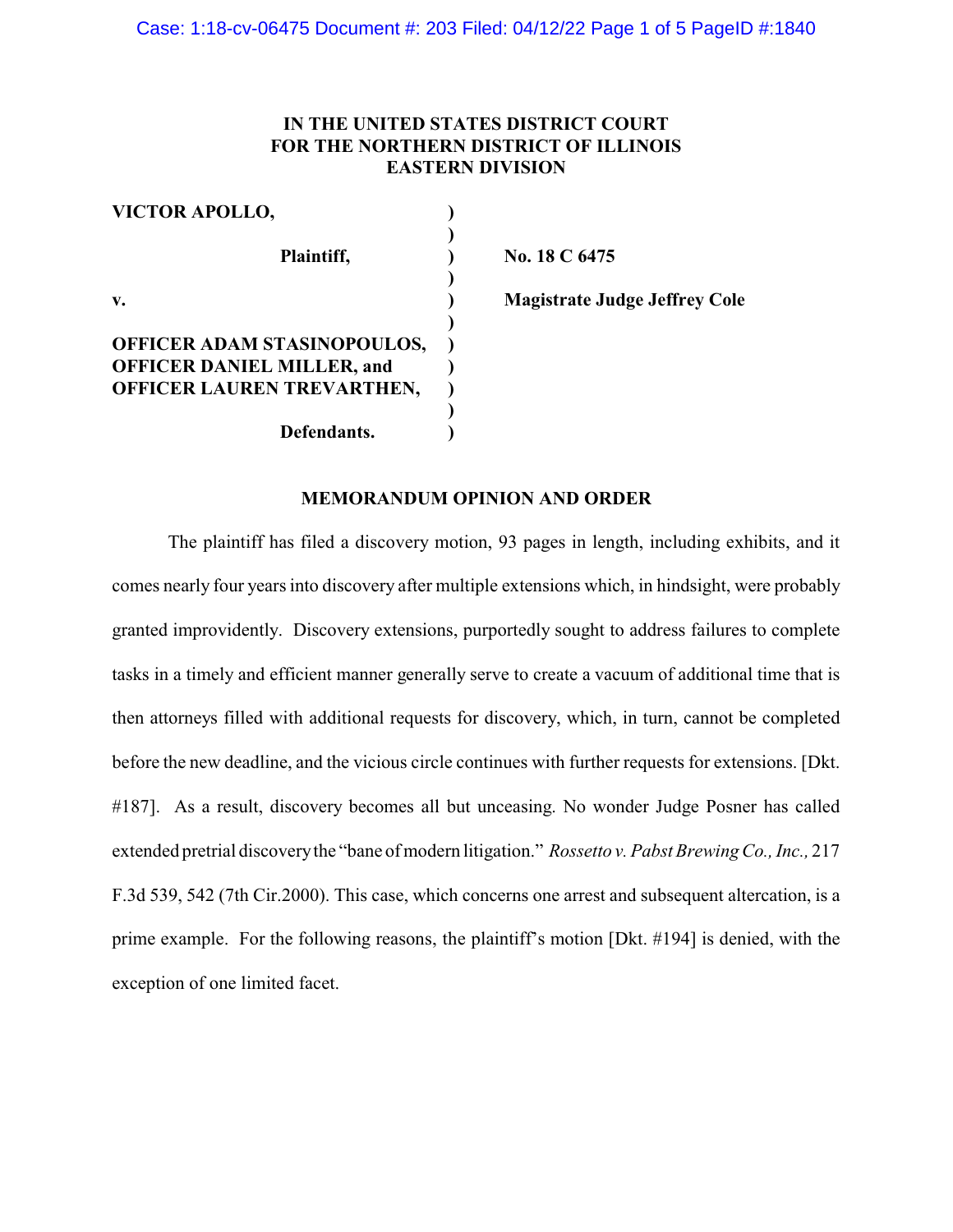**A.**

First, the plaintiff complains about defendants' response to four document requests – Nos.

1, 2, 10, and 11 – served August 21, 2021:

1) All Documents relating to Officer Miller's involvement in incidents, complaints, investigations, and/or litigation whether as a witness, party, or subject thereof

2) All Documents relating to Officer Stasinopoulos's involvement in incidents, complaints, investigations, and/or litigation whether as a witness, party, or subject thereof

10) All Documents concerning investigations, complaints, lawsuits, disciplinary proceedings, or other incidents where anyof the below listed officers were witnesses: a. Officer Lauren Trevarthen,

- b. Officer Adam Stasinopoulos,
- c. Officer Daniel Miller,
- d. Officer Michael Spagnolo,
- e. Auxiliary Officer Brianna Pusavc,
- f. Sargent Tom Hall,
- g. Officer Scott McClintock,
- h. Lieutenant Ken Gross.

11) All Training Materials and Policies which concern an officer's obligation to report misconduct by another officer. Any Documents relating to internal investigations concerning officer misconduct.

Obviously, as none of these requests have any temporal boundaries, they are all impossibly

broad – and improper. *See, e.g.*, *Kuttner v. Zaruba*, 819 F.3d 970, 974 (7th Cir. 2016)(Recency is

one component of relevance.); *Velez v. City of Chicago*, 2021 WL 1978364, at \*1 (N.D. Ill.

2021)("What would make counsel think it was appropriate to request documents dating back

[unlimited] years is a mystery. The plaintiff's initial document request had no hope of being taken

seriously, or enforced by the court; it served only to set the tone for the battle that followed.").

Further, the requests go well beyond incidents involving the defendant officers, taking in not only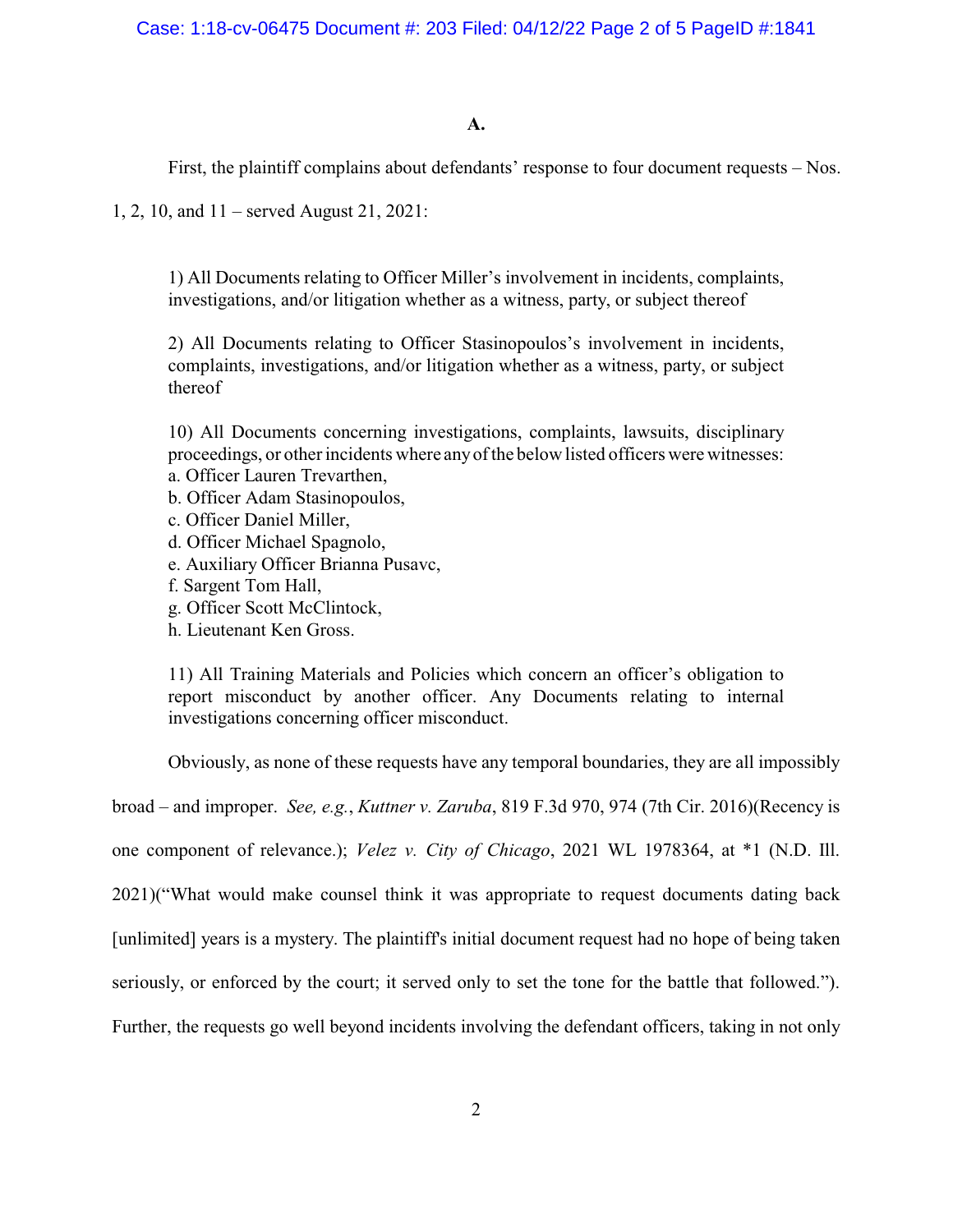#### Case: 1:18-cv-06475 Document #: 203 Filed: 04/12/22 Page 3 of 5 PageID #:1842

non-defendants, but incidents in which defendants were merely witnesses. Are the incidents even similar to the alleged tazing and struggle in this case? Plaintiff understandably does not say. *See, e.g., DR Distributors, LLC v. 21 Century Smoking, Inc*., 513 F. Supp. 3d 839, 978 (N.D. Ill. 2021)("Under general discovery principles, the party seeking to compel discovery has the burden of showing relevance"); *Beijing Choice Elec. Tech. Co. v. Contec Med. Sys. USA Inc*., 2020 WL 1701861, at \*8 (N.D. Ill. 2020)(movant has the burden of establishing relevance);*Eternity Mart, Inc. v. Nature's Sources*, LLC, 2019 WL6052366, at \*2 (N.D. Ill. 2019) ("The partyrequesting discovery bears the initial burden of establishing its relevancy."). The requests, again, is far too broad on one hand and out of proportion to the needs of this case on the other. *See, e.g., Velez v. City of Chicago*, 2021 WL 1978364, at \*5 (N.D. Ill. 2021); *Prince v. Kato*, 2020 WL 1874099, at \*4 (N.D. Ill. 2020)("It is challenging enough to conduct discovery in this one wrongful conviction case, . . . and it has already resulted in almost two years of discovery and significant expenses. To open up discovery on other homicides would not be consistent with ensuring a just, speedy, and inexpensive process.").

Significantly the "missing" production that plaintiff specifically complains of includes documents related to old lawsuits – dating from four to thirteen years – that may, or may not, have any thread of similarity to the incident in this case. And, as already noted, with discovery closing in less than four weeks, these types of document requests would do little more than lead to further investigation and requests and motions and discovery extensions. *See, e.g., Sierra v. Guevera*, 18 CV 3029 [Dkt. #154] (discussing production of old files and the inevitable results in terms of extended discovery). Defendant has produced thousands of pages of documents and this case is four years old. The sweeping requests at issue here are of the type that could be pictured in a legal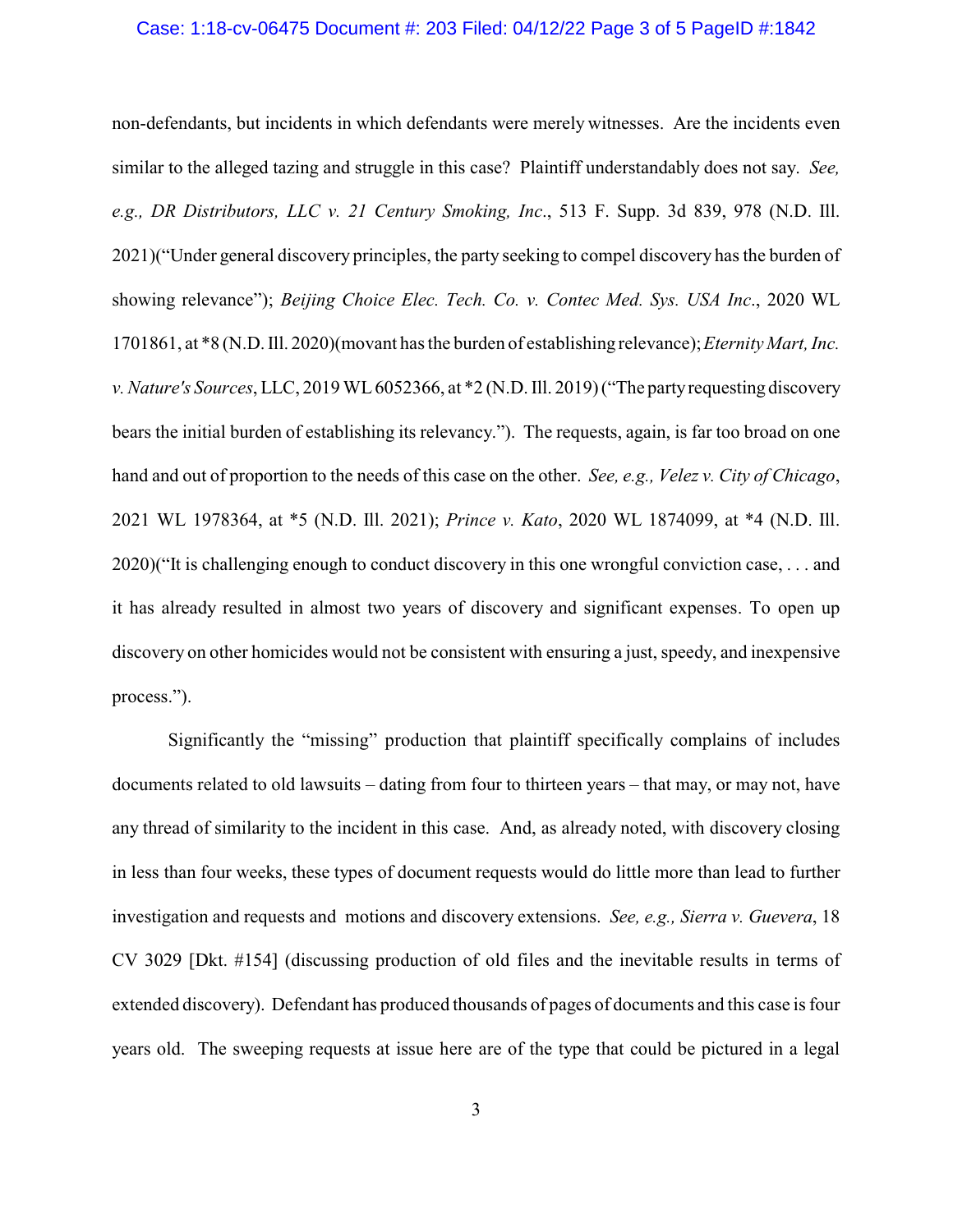### Case: 1:18-cv-06475 Document #: 203 Filed: 04/12/22 Page 4 of 5 PageID #:1843

dictionary under the definition of "fishing expedition."*<sup>1</sup>* Accordingly, this portion of the plaintiff's motion is denied.

Next, plaintiff has issues with the Village's responses to interrogatories nos. 3, 8, 9, 10, 11, 12, 13, and 14. It is not entirely clear from plaintiff's brief what the problems are with the responses; it appears that "provided some responses based on 'information and belief,' and responded to others by referring Plaintiff to depositions in gross, without saying where in the depositions the requested information could supposedly be found." [Dkt. #195, at 7]. It's difficult, if not impossible to assess such vague complaints without some development of the plaintiff's grievances in more specific terms. But, to the extent defendant Village has directed plaintiff to entire deposition transcripts or portions thereof – and they have indeed done so in response to interrogatory no. 3 [Dkt. #200, at 9- 10]– that is unacceptable, *see, e.g., Kinon Surface Design v. Hyatt International Corp*., 2022 WL 787956, at \*4 (N.D. Ill. 2022)(collecting cases) and they must immediately supplement that response. Plaintiff's motion is granted as to interrogatory no. 3.

Beyond that, back on November 12, 2021, Defendant Village objected to interrogatories nos. 8, 9, 10, 11, 12, 13, and 14 from plaintiff's second set as exceeding the 25-interrogatory limitation [Dkt. #135-13] under Fed.R.Civ.P. 33(a)(1)("Unless otherwise stipulated or ordered by the court, a party may serve on any other party no more than 25 written interrogatories, including all discrete subparts."); *Vera Bradley Designs, Inc. v. Aixin Li*, 2021 WL 1088323, at \*4 (N.D. Ill. 2021). Plaintiff raises no argument or issue with those objections in his brief in support of his motion. [Dkt.

<sup>1</sup> *See, e.g., MAO-MSO Recovery II, LLC v. State Farm*, 994 F.3d 869, 877 (7th Cir. 2019); *Smith v. OSF Healthcare System*, 933 F.3d 859, 870 (7th Cir. 2019); *Cotton v. Milwaukee Area Tech. College Dist. Bd. of Directors*, 756 F.Appx. 628, 630 (7th Cir. 2019). Not surprisingly, the phrase "fishing expedition" appears to be that of Justice Holmes. *See Ellis v. ICC*, 237 U.S. 434, 445 (1915).